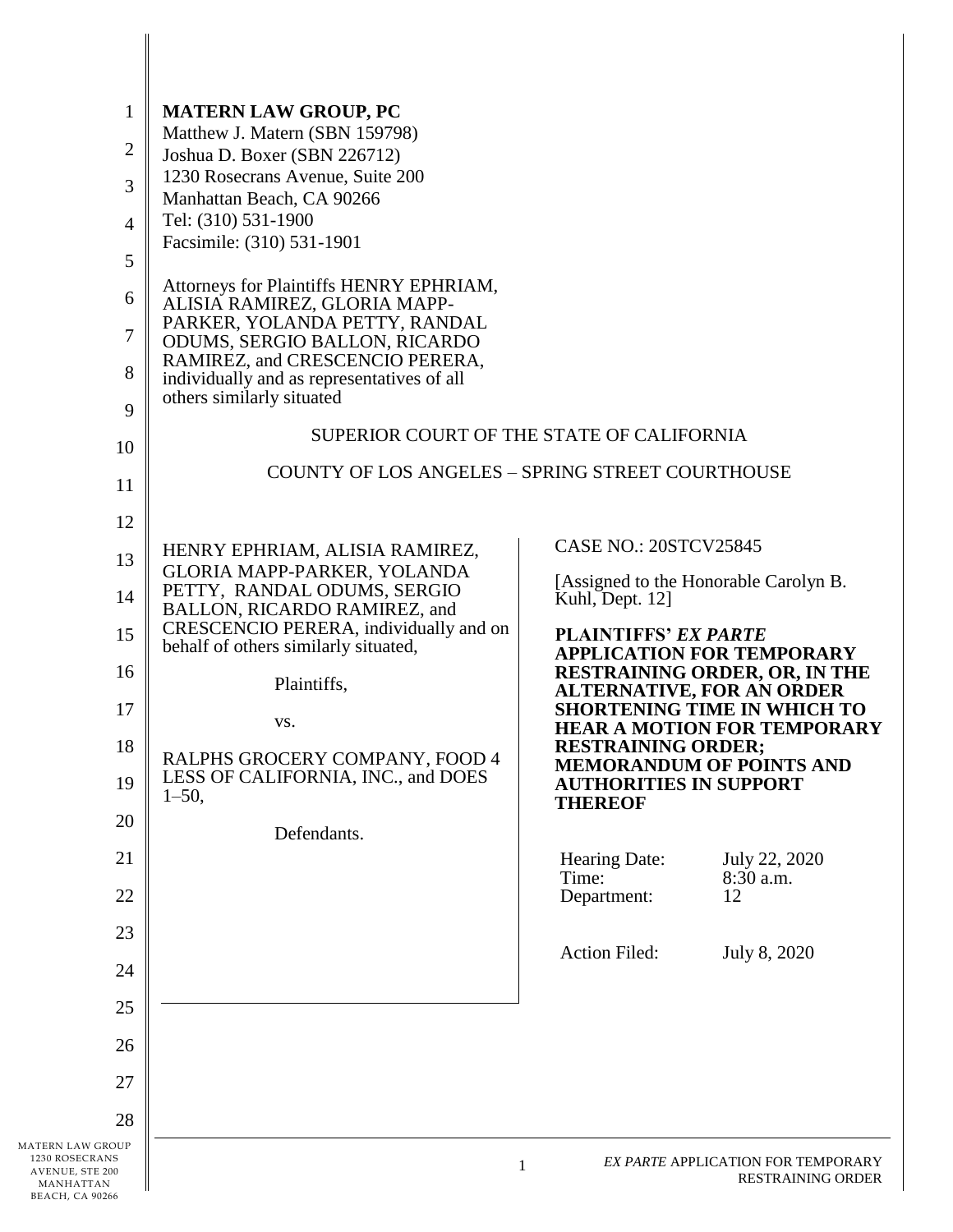1 2 3 4 5 6 7 8 9 10 **PLEASE TAKE NOTICE** that on July 22, 2020 at 8:30 a.m. in Department 12 of the above-entitled Court, located at 312 N Spring St, Los Angeles, CA 90012, Plaintiffs will and hereby do respectfully move e*x parte* for an order granting a temporary restraining order ("TRO"), or, in the alternative, for an order shortening time to hear a motion for retraining order. Plaintiffs respectfully move for an order requiring Defendants to implement immediate remedial measures at Defendants' Compton facility because, as a result of Defendants' inaction, over one hundred employees have already contracted the virus, and have spread it to untold numbers of family members and members of the community at large. The spread of COVI-19 attributable to Defendants' employees has already claimed at least two lives and many more are at risk if immediate remedial measures are not implemented.

11 12 13 This *ex parte* application is made pursuant to California Code of Civil Procedure ("CCP") section 1005, CCP section 437(c), and California Rules of Court rules 3.1200-3.1207 and 3.1332(c)(d). Counsel gave notice of this *ex parte* application as outlined in the Boxer Decl., ¶ 4.

14 15 16 17 18 19 20 Good cause exists to grant this motion because Defendants have failed, and continue to fail, to take sufficient steps to curb the spread of COVI-19 in their facility, including the failure to provide appropriate protective equipment, failure to provide appropriate and sufficient sanitizers, the failure to implement effective social distancing protocols, the failure to train employees on disease prevention, as well as the availability of various leaves for employees who are sick, have been in contact with those known or suspected to be positive, and the failure to implement appropriate contact tracing to notify all employees when they have been endangered.

21 22 23 24  $25$ This *ex parte* application is based on this application, the accompanying memorandum of points and authorities, the declarations of Joshua D. Boxer ("Boxer Decl."), Alisa Ramirez ("Ramirez Decl."), Henry Ephriam ("Ephriam Decl."), Melvin Dunklin ("Dunklin Decl."), Crescencio Perera ("Perera Decl."), Randal Odums ("Odums Decl."), Jomarr Rankin ("Rankin Decl."), and Adrien Hobbs ("Hobbs Decl.").

- 26  $\sqrt{ }$
- 27  $\sqrt{ }$
- 28  $\sqrt{ }$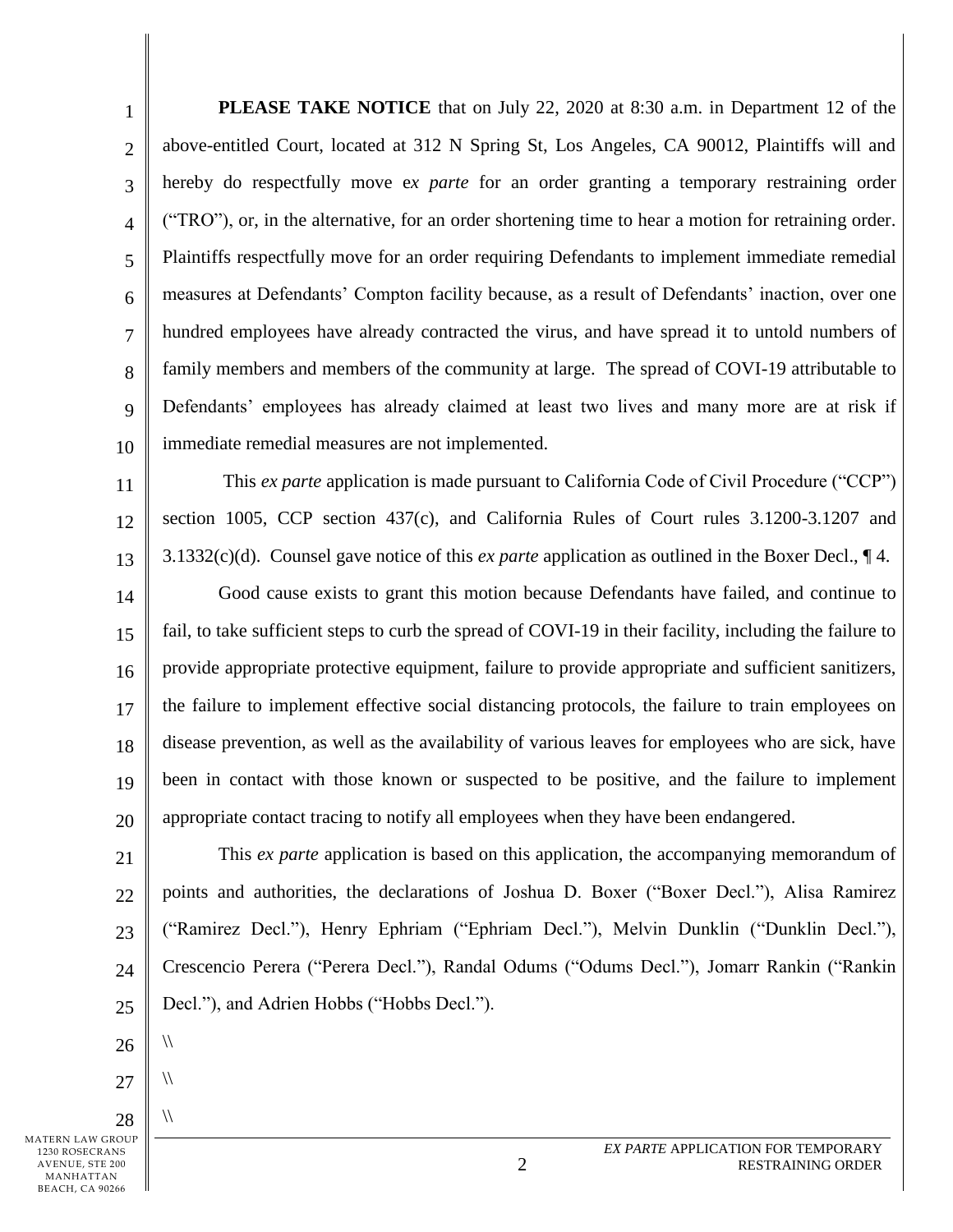| $\mathbf{1}$                                   | Dated: July 21, 2020 |     | MATERN LAW GROUP, PC                             |
|------------------------------------------------|----------------------|-----|--------------------------------------------------|
| $\sqrt{2}$                                     |                      |     |                                                  |
| 3                                              |                      | By: |                                                  |
| $\overline{4}$                                 |                      |     | Matthew J. Matern<br>Joshua D. Boxer             |
| $\sqrt{5}$                                     |                      |     | Attorneys for Plaintiffs                         |
| $\sqrt{6}$                                     |                      |     |                                                  |
| $\boldsymbol{7}$                               |                      |     |                                                  |
| $8\,$                                          |                      |     |                                                  |
| 9                                              |                      |     |                                                  |
| $10\,$                                         |                      |     |                                                  |
| $11\,$                                         |                      |     |                                                  |
| $12\,$                                         |                      |     |                                                  |
| 13                                             |                      |     |                                                  |
| $14\,$                                         |                      |     |                                                  |
| $15\,$                                         |                      |     |                                                  |
| $16\,$                                         |                      |     |                                                  |
| $17\,$                                         |                      |     |                                                  |
| $18\,$                                         |                      |     |                                                  |
| 19                                             |                      |     |                                                  |
| $20\,$                                         |                      |     |                                                  |
| 21                                             |                      |     |                                                  |
| 22                                             |                      |     |                                                  |
| 23                                             |                      |     |                                                  |
| 24                                             |                      |     |                                                  |
| $25\,$                                         |                      |     |                                                  |
| 26                                             |                      |     |                                                  |
| 27                                             |                      |     |                                                  |
| 28<br>MATERN LAW GROUP                         |                      |     | EX PARTE APPLICATION FOR TEMPORARY               |
| 1230 ROSECRANS<br>AVENUE, STE 200<br>MANHATTAN |                      |     | $\ensuremath{\mathfrak{Z}}$<br>RESTRAINING ORDER |

BEACH, CA 90266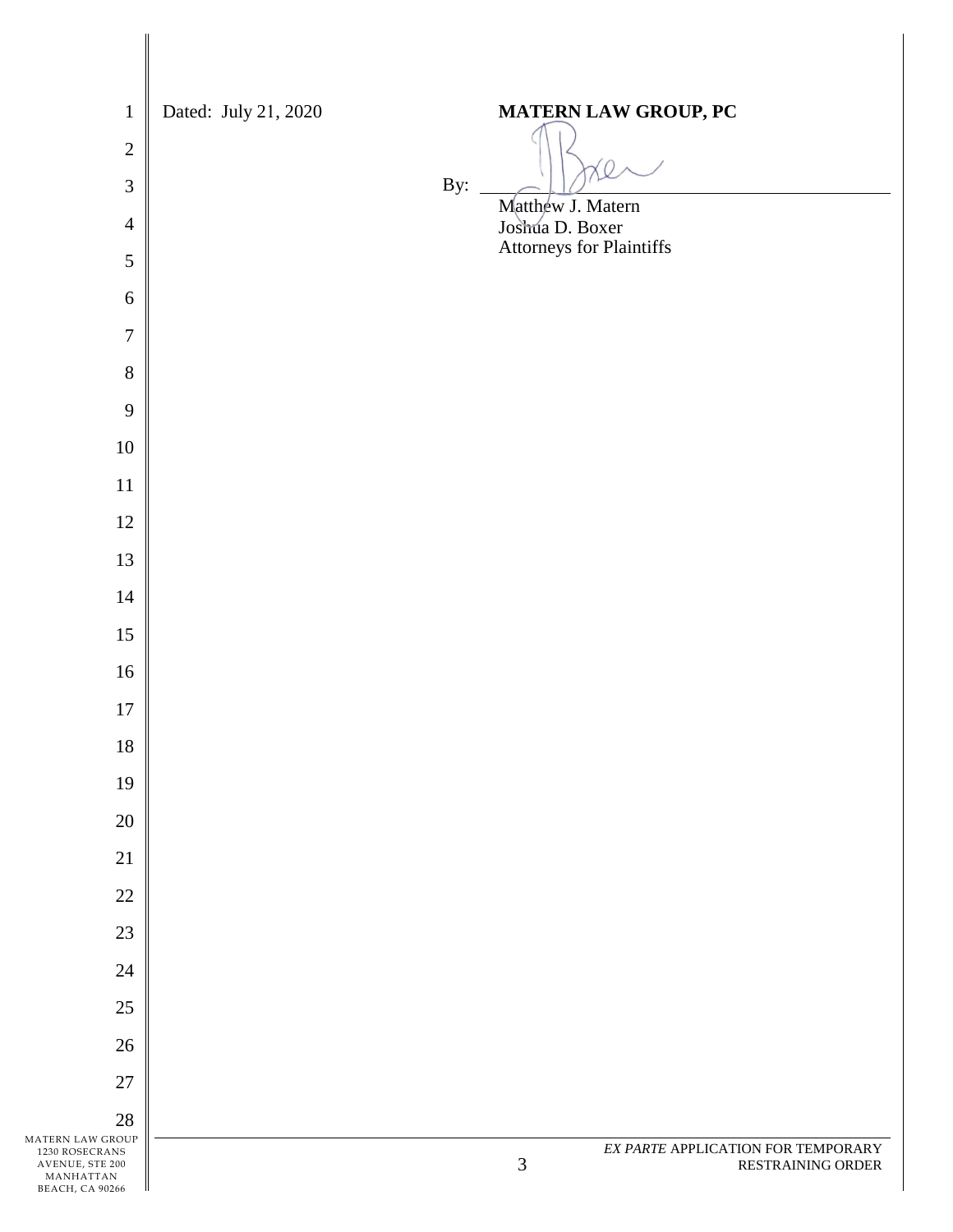| $\mathbf{1}$                                                                                 | <b>TABLE OF CONTENTS</b> |                                                                          |  |
|----------------------------------------------------------------------------------------------|--------------------------|--------------------------------------------------------------------------|--|
| $\overline{2}$                                                                               |                          |                                                                          |  |
| 3                                                                                            | Ι.                       |                                                                          |  |
| 4                                                                                            | II.                      |                                                                          |  |
| 5                                                                                            |                          | 1.                                                                       |  |
| 6                                                                                            |                          | 2.                                                                       |  |
| 7                                                                                            |                          | 3.<br>The COVID-19 Outbreak at Defendants' Warehouse Is Contributing to  |  |
| 8                                                                                            |                          | Defendants' Operations Violate Minimum COVID-19 Health and Safety<br>4.  |  |
| 9                                                                                            | III.                     |                                                                          |  |
| 10<br>11                                                                                     |                          | 1.<br>Plaintiffs Are Likely to Succeed on the Merits of Their Claim That |  |
| 12                                                                                           |                          | 2.                                                                       |  |
| 13                                                                                           | IV.                      |                                                                          |  |
| 14                                                                                           |                          |                                                                          |  |
| 15                                                                                           |                          |                                                                          |  |
| 16                                                                                           |                          |                                                                          |  |
| 17                                                                                           |                          |                                                                          |  |
| 18                                                                                           |                          |                                                                          |  |
| 19                                                                                           |                          |                                                                          |  |
| 20                                                                                           |                          |                                                                          |  |
| 21                                                                                           |                          |                                                                          |  |
| 22                                                                                           |                          |                                                                          |  |
| 23                                                                                           |                          |                                                                          |  |
| 24                                                                                           |                          |                                                                          |  |
| 25                                                                                           |                          |                                                                          |  |
| 26                                                                                           |                          |                                                                          |  |
| 27                                                                                           |                          |                                                                          |  |
| 28                                                                                           |                          |                                                                          |  |
| MATERN LAW GROUP<br>1230 ROSECRANS<br>AVENUE, STE 200<br>MANHATTAN<br><b>BEACH, CA 90266</b> |                          | EX PARTE APPLICATION FOR TEMPORARY<br>4<br><b>RESTRAINING ORDER</b>      |  |

BEACH, CA 90266

Ι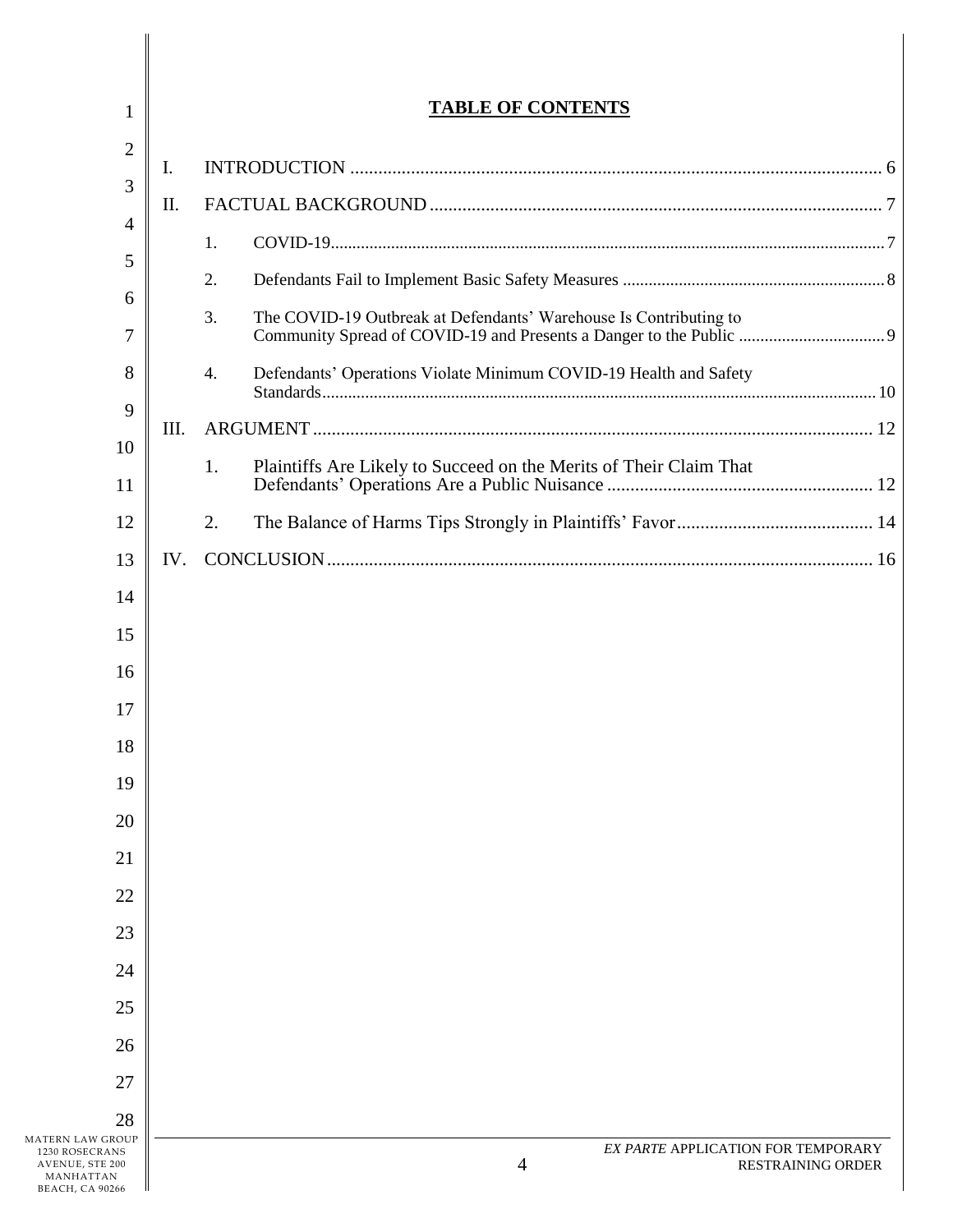| $\mathbf{1}$                                                                                 | <b>TABLE OF AUTHORITIES</b>                                         |
|----------------------------------------------------------------------------------------------|---------------------------------------------------------------------|
| $\overline{2}$                                                                               | <b>Cases</b>                                                        |
| 3<br>4                                                                                       | Birke v. Oakwood Worldwide,                                         |
| 5                                                                                            | Butt v. California,                                                 |
| 6<br>7                                                                                       | County of Santa Clara v. Atlantic Richfield Co.,                    |
| 8<br>9                                                                                       | Family Record Plan, Inc. v. Mitchell,                               |
| 10                                                                                           | People ex rel. Gallo v. Acuna,                                      |
| 11<br>12                                                                                     | People v ConAgra Grocery Prod. Co.,                                 |
| 13                                                                                           | <b>Statutes</b>                                                     |
| 14                                                                                           |                                                                     |
| 15                                                                                           |                                                                     |
| 16                                                                                           |                                                                     |
| 17                                                                                           |                                                                     |
| 18                                                                                           |                                                                     |
| 19                                                                                           |                                                                     |
| 20                                                                                           | <b>Rules</b>                                                        |
| 21                                                                                           |                                                                     |
| 22                                                                                           |                                                                     |
| 23                                                                                           | <b>Other Authorities</b>                                            |
| 24                                                                                           |                                                                     |
| 25                                                                                           |                                                                     |
| 26<br>27                                                                                     |                                                                     |
| 28                                                                                           |                                                                     |
| MATERN LAW GROUP<br>1230 ROSECRANS<br>AVENUE, STE 200<br>MANHATTAN<br><b>BEACH, CA 90266</b> | EX PARTE APPLICATION FOR TEMPORARY<br>5<br><b>RESTRAINING ORDER</b> |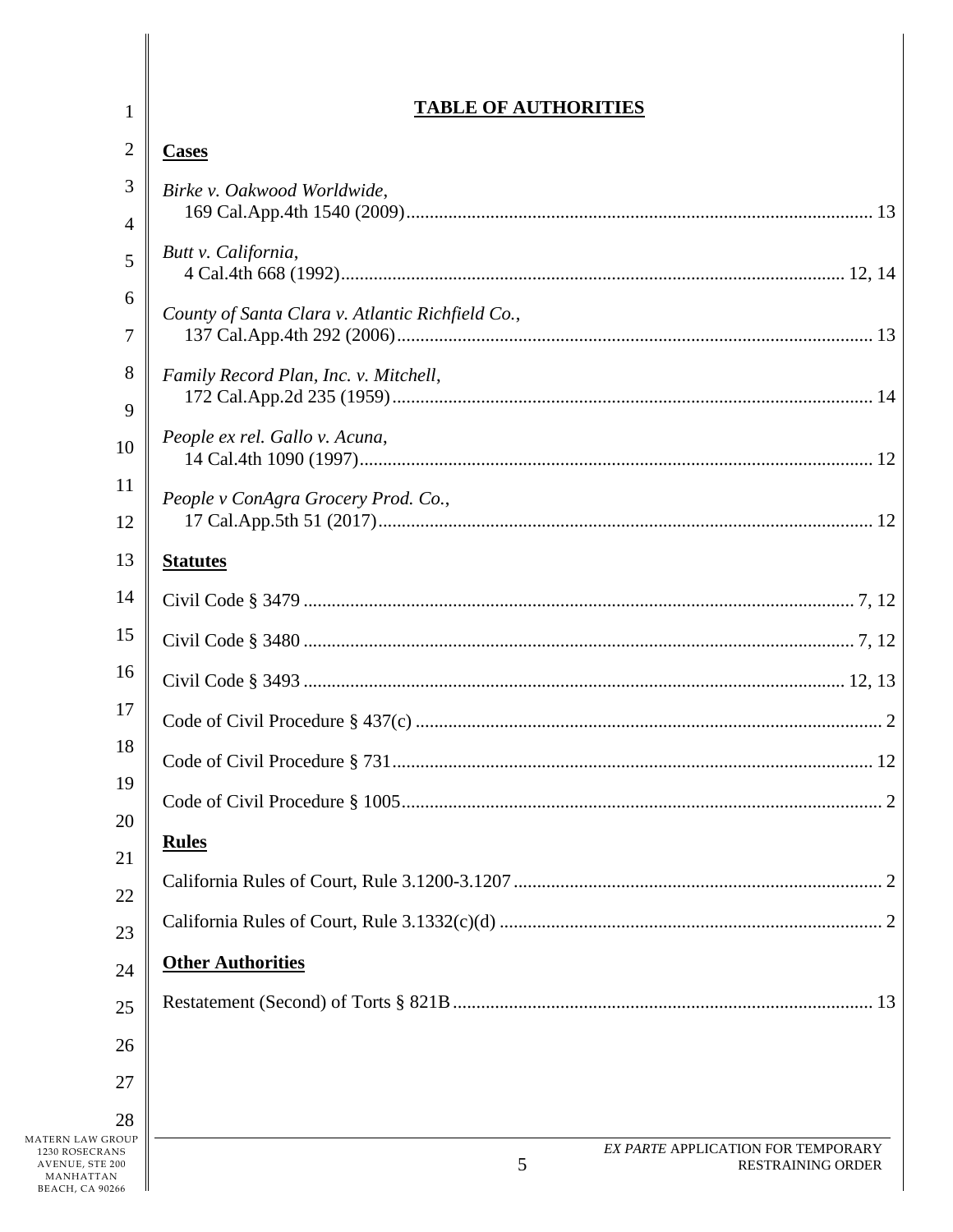## 1 2

5

7

#### **MEMORANDUM OF POINTS AND AUTHORITIES**

## <span id="page-5-0"></span>**I. INTRODUCTION**

3 4 6 8 As the COVID-19 pandemic raged through Los Angeles, Defendants Ralphs Grocery Company and Food 4 Less of California, Inc. ("Defendants") failed to implement even the simplest safety measures at their Compton distribution center. As a result, *over one hundred employees have contracted COVID-19 to date*. <sup>1</sup> Many of these workers have in turn inadvertently passed the virus on to their family members or the community at large. At least two family members of Defendants' employees have since died.<sup>2</sup>

9 10 11 12 13 14 15 16 17 18 19 20 21 From the outset, as cases increased at an alarming rate among its workforce, Defendants failed to take measures to protect their employees and the community from the disease. $3$  Instead, Defendants falsely claimed that infections were "isolated incidents," failed to provide employees with information about their exposure to others with this deadly virus so they could get tested or self-isolate, and failed to provide sufficient gloves, masks, or basic sanitization supplies.<sup>4</sup> Even now, Defendants have failed to provide sufficient sanitizers to keep surfaces clean; failed to implement effective social distancing protocols; failed to provide training that adequately informs employees of their risks of COVID-19 exposure and effective prevention techniques; and failed to train employees regarding the available leaves, including paid leaves, for individuals who become infected, who care for those who contracted the virus, or who need to self-quarantine.<sup>5</sup> In sum, Defendants have put their employees' lives—and the lives of their families—on the line by forcing them to work in dangerous conditions where they risk contracting COVID-19 and bringing it home every day.

22

23 <sup>1</sup> *View LA County Daily COVID-19 Data*, LOS ANGELES COUNTY DEP'T OF PUBLIC HEALTH (last updated July 20, 2020), [http://publichealth.lacounty.gov/media/coronavirus/locations.htm.](http://publichealth.lacounty.gov/media/coronavirus/locations.htm)

24 <sup>2</sup> See Dunklin Decl.,  $\P$  10, Perea Decl.,  $\P$  5.

25 26 <sup>3</sup> COVID-19 has an R<sub>0</sub> of 5.7, meaning that each person who contracts the virus is likely to infect five or six others without preventative measures in place. Steven Sanche et al., "High Contagiousness and Rapid Spread of Severe Acute Respiratory Syndrome Coronavirus 2," CDC (Apr. 7, 2020), [https://wwwnc.cdc.gov/eid/article/26/7/20-0282\\_article](https://wwwnc.cdc.gov/eid/article/26/7/20-0282_article)

27  $\frac{4}{3}$  See Ephriam Decl.,  $\P$  3.

28  $\frac{5}{2}$  See Ramirez Decl.,  $\P$  13-14; Odums Decl.,  $\P$  12-17; Rankin Decl.,  $\P$  6-7.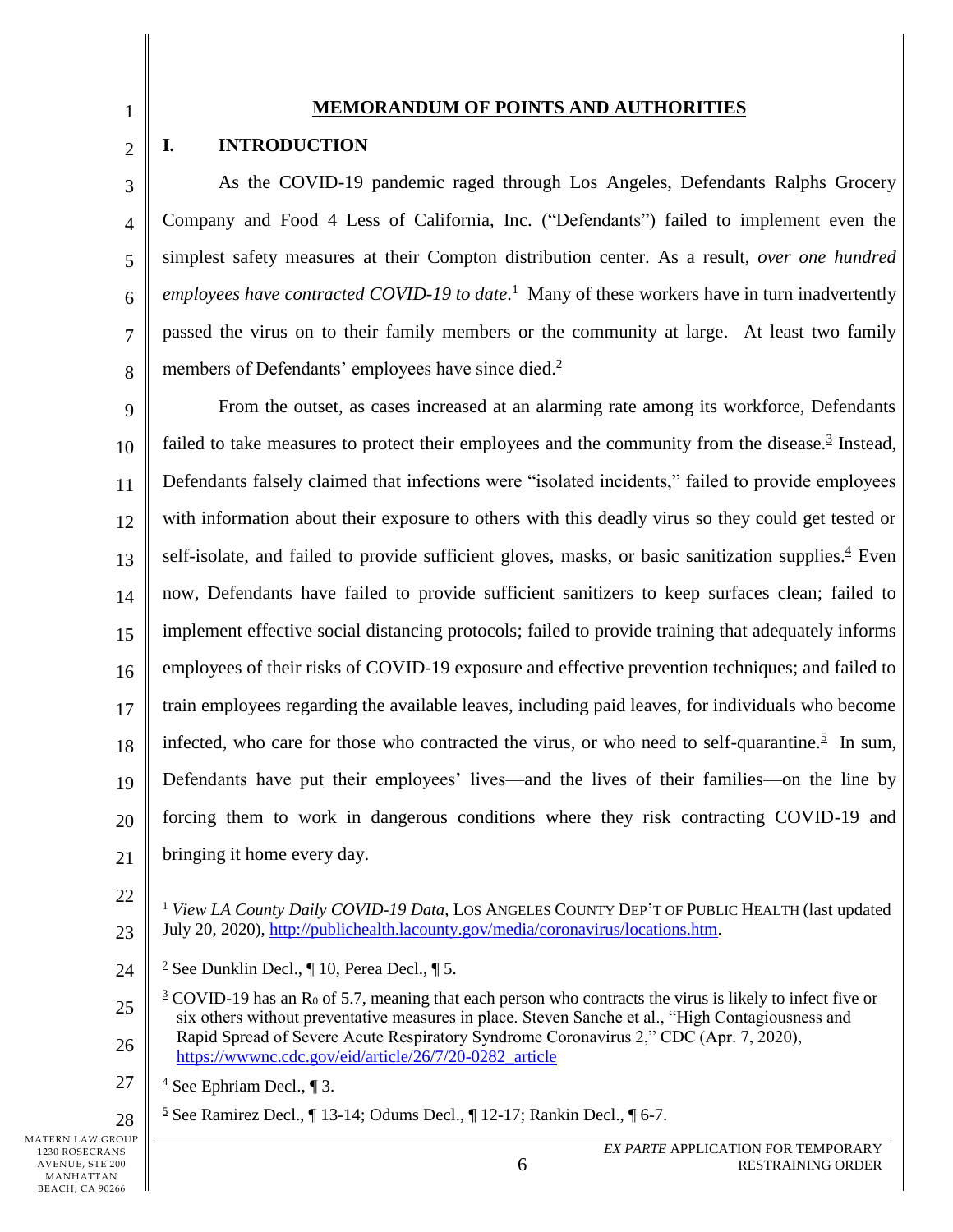1 2 3 4 5 6 7 8 Plaintiffs seek a temporary restraining order requiring Defendants to immediately implement minimum COVID-19 health and safety standards. Plaintiffs are likely to prevail on their public nuisance claim because Defendants' business operations created or assisted in the creation of the spread and transmission of a dangerous disease, a substantial and unreasonable interference with the public health. *See* Cal. Civ. Code §§ 3479, 3480 (West 2020). Without immediate injunctive relief, Plaintiffs risk serious, irreparable physical and emotional harm as COVID-19 continues to spread through their workplace. Therefore, the Court should issue a temporary restraining order.

9

10

# <span id="page-6-1"></span><span id="page-6-0"></span>**II. FACTUAL BACKGROUND**

#### **1. COVID-19**

11 12 13 14 15 16 17 18 19 20 21 22 COVID-19 is the infectious disease caused by the novel coronavirus. Common symptoms of COVID-19 include fever, chills, dry cough, fatigue, muscle or body aches, headaches, loss of taste or smell, sore throat, congestion, nausea or vomiting, and diarrhea. $6$  In severe cases, COVID-19 causes difficulty breathing and chest pain, requiring emergency medical care.<sup>7</sup> According to the World Health Organization ("WHO"), approximately one in five COVID-19 patients becomes seriously ill.<sup>8</sup> COVID-19 can result in serious, long-lasting complications and condition. including pneumonia, organ failure, heart problems, acute respiratory distress, blood clots, acute kidney injury, and additional viral and bacterial infections.<sup>9</sup> Complications also include multisymptom inflammatory syndrome, a condition that is appearing in children who have tested positive for COVID-19 or the COVID-19 antibodies. At the moment, there is no cure for COVID-19, and the long-term health consequences for those who recover from it are still not yet well understood. As of July 15, 2020, there have been 140,307 COVID-19 cases in Los

23

28

- 24 25  $6$  CDC, "Coronavirus Disease 2019 (COVID-19): Frequently Asked Questions <https://www.cdc.gov/coronavirus/2019-ncov/faq.html#Basics>
	- 7 *Id.*

26 27  $8$  WORLD HEALTH ORGANIZATION, "Q&A on Coronaviruses (COVID-19)," Apr. 17, 2020, [https://www.who.int/emergencies/diseases/novel-coronavirus-2019/question-and-answers-hub/q](https://www.who.int/emergencies/diseases/novel-coronavirus-2019/question-and-answers-hub/q-a-detail/q-a-coronaviruses)[a-detail/q-a-coronaviruses.](https://www.who.int/emergencies/diseases/novel-coronavirus-2019/question-and-answers-hub/q-a-detail/q-a-coronaviruses)

<sup>9</sup> MAYO CLINIC, "Coronavirus Disease 2019 (COVID-19)," [https://www.mayoclinic.org/diseases](https://www.mayoclinic.org/diseases-conditions/coronavirus/symptoms-causes/syc-20479963)[conditions/coronavirus/symptoms-causes/syc-20479963](https://www.mayoclinic.org/diseases-conditions/coronavirus/symptoms-causes/syc-20479963) (last visited June 26, 2020).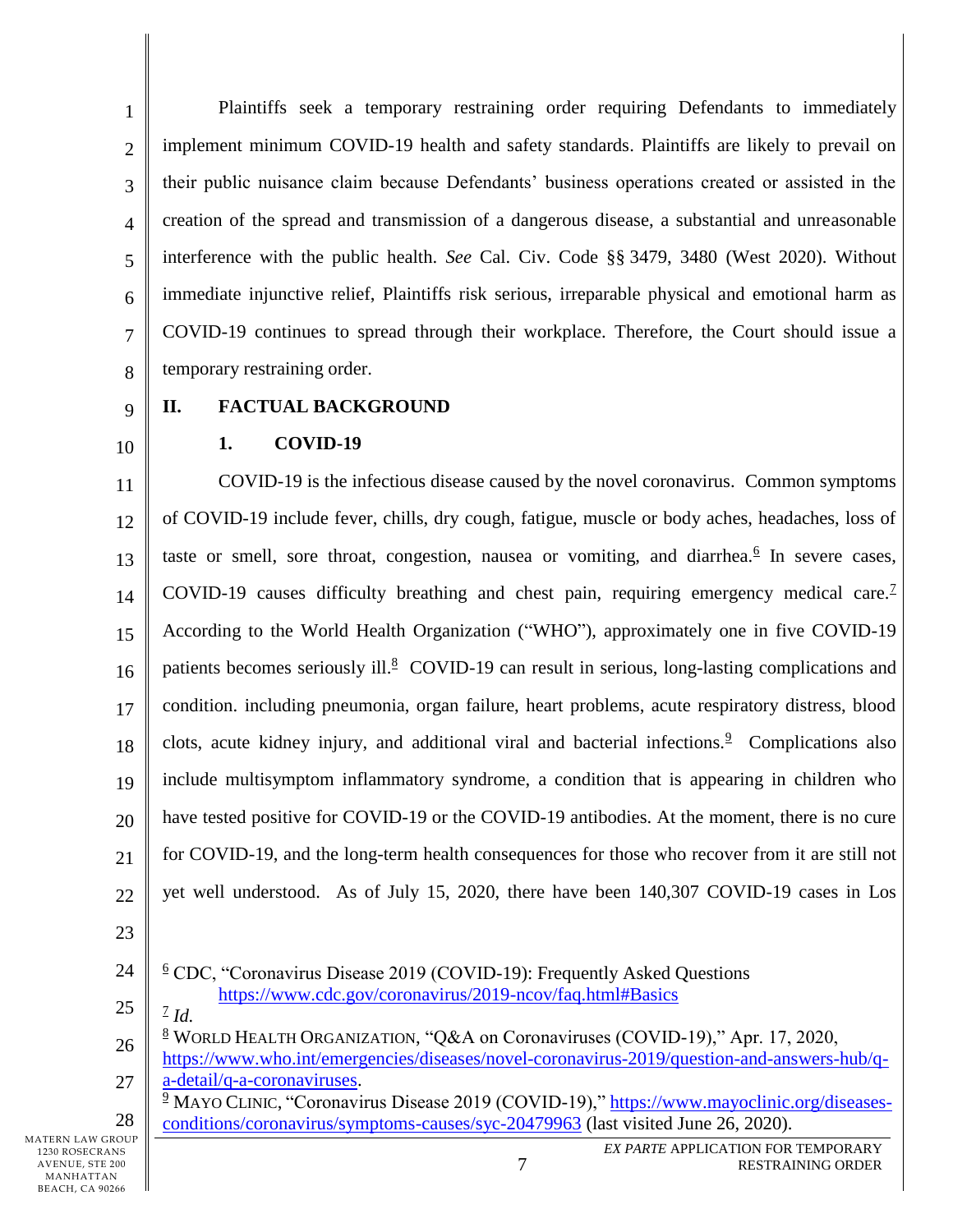Angeles County, and  $3,894$  deaths.<sup>10</sup> The infection and mortality rates disproportionately affect Black and Latino populations.

The deadly disease is highly contagious. It mainly spreads through person-to-person contact through respiratory droplets produced when an infected person coughs, sneezes, or talks. The risk of person-to-person spread increases when people are in close contact with each other, called "community spread." <sup>11</sup> COVID-19 is spreading quickly and easily in communities in many areas, including Los Angeles.

8

1

2

3

4

5

6

<span id="page-7-0"></span>7

#### **2. Defendants Fail to Implement Basic Safety Measures**

9 10 11 12 13 14 15 16 17 18 19 20 21 22 23 Defendants have been aware of the grave danger of COVID-19 for many months. Yet, they have continually failed to implement sufficient safety precautions to protect their employees from the virus, resulting in the tragic consequence detailed herein. For example, before Plaintiff Ephriam tested positive in early May, Defendants assured him that the positive tests in the facility were merely isolated incidents, rather than letting him know that a coworker he was in close contact with had contracted the virus. Ephraim Decl.¶ 3. After he informed Defendants that he had tested positive for COVID-19, Defendants did not ask him to get tested again upon returning to work or ask for a doctor's note confirming that he was no longer contagious. Rather, Mr. Ephraim provided Defendants with a list of about twenty coworkers he had come into close contact with so that they could inform these individuals that they had been exposed to COVID-19. But, Defendants did nothing to alert those coworkers. About ten of that group later tested positive for COVID-19. Ephraim Decl.¶5. Other employees report the exact same failure on the part of management to notify affected workers. See, e.g. Rankin Decl.¶ 6. As a result of Defendants' failures to track exposures, Plaintiff Ramirez was cleared to come back to work, only to get her positive test results while on company property. Ramirez Decl.¶ 3-6.

24

Even though the Los Angeles County Department of Public Health ("LADPH") now

25

26

27

28

<sup>10</sup> *LA County Daily COVID-19 Data*, LOS ANGELES COUNTY DEP'T OF PUBLIC HEALTH,

<http://publichealth.lacounty.gov/media/Coronavirus/data/index.htm> (last visited July 15, 2020).

 $\frac{11}{2}$  CDC, "Coronavirus Disease 2019 (COVID-19): Frequently Asked Questions, <https://www.cdc.gov/coronavirus/2019-ncov/faq.html#Basics> (last updated June 24, 2020).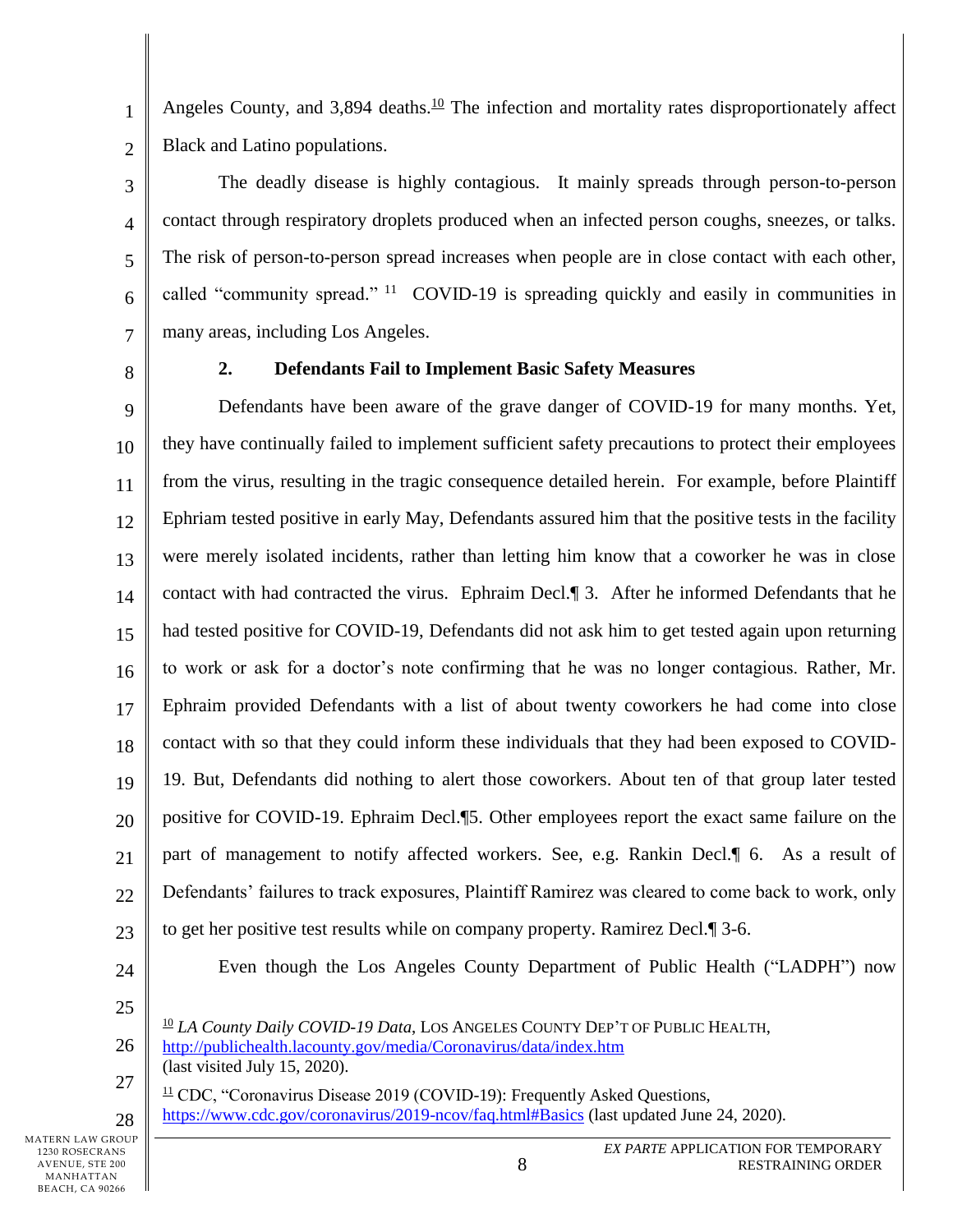1 2 3 4 5 6 7 8 9 reports that *105 people have tested positive at Defendants' warehouse*, and another 6 show symptoms<sup>12</sup>, Defendants still have not adequately improved health and sanitation measures to stop this disease's spread. Employees still need to come into close contact with one another on many occasions throughout their shifts. In addition, computer terminals are located right next to one another, all receivers need to use the same terminals without plastic shielding or proper cleaning, and employees need to use the same scanner guns. Ephraim Decl. ¶ 7; *see also* Odums Decl. ¶ 8, 15-16; Hobbs Decl. ¶ 7. Furthermore, employees have still not received training about COVID-19 prevention or about employees' rights to seek leave when exposed to the virus. Ephraim Decl. ¶8.

10 11 12 13 14 15 16 17 Employees also report that a continuing failure to provide adequate sanitizers, spray bottles, wipes, or proper cleaning chemicals. Ramirez Decl.¶ 10, Odums Decl.¶ 10-11, Hobbs Decl., ¶ 7. Rather than adding more sanitizers in more locations, Defendants appear to be removing them. Ramirez Decl.¶ 8. Other employees report the company apparently watering down the sanitizer. Odums Decl. ¶ 7. Gloves and masks appear to be in short supply and only available on request. Odums Decl.¶ 9, Ramirez Decl.¶ 10. Further, while Defendants instituted some temperature checks, they did not uniformly check employees or vendor's temperatures consistently or from all entrances to the facility. Dunklin Decl., ¶ 12, Odums Decl.¶ 12.

<span id="page-8-0"></span>18

19

## **3. The COVID-19 Outbreak at Defendants' Warehouse Is Contributing to Community Spread of COVID-19 and Presents a Danger to the Public**

20 21 22 23 24  $25$ 26 Defendants' policies and procedures have caused 105 confirmed COVID-19 cases among their employees to date, and have also exposed many more employees and their families to the virus. Employee Melvin Dunklin, for example, contracted the virus at work and then spread it to his pregnant wife, his children, and his mother. Unfortunately, his mother than passed the virus on to her husband, who died from it. Dunklin Decl. ¶ 10. Likewise, Plaintiff Perera contracted COVID-19 at Ralphs, and transmitted it to his wife, daughter, brother, and nephew. Perera Decl., ¶ 5. His wife in turn transmitted the virus to her father, who passed away. *Id.* 

27 28 <sup>12</sup> *View LA County Daily COVID-19 Data*, LOS ANGELES COUNTY DEP'T OF PUBLIC HEALTH, *supra* note 1.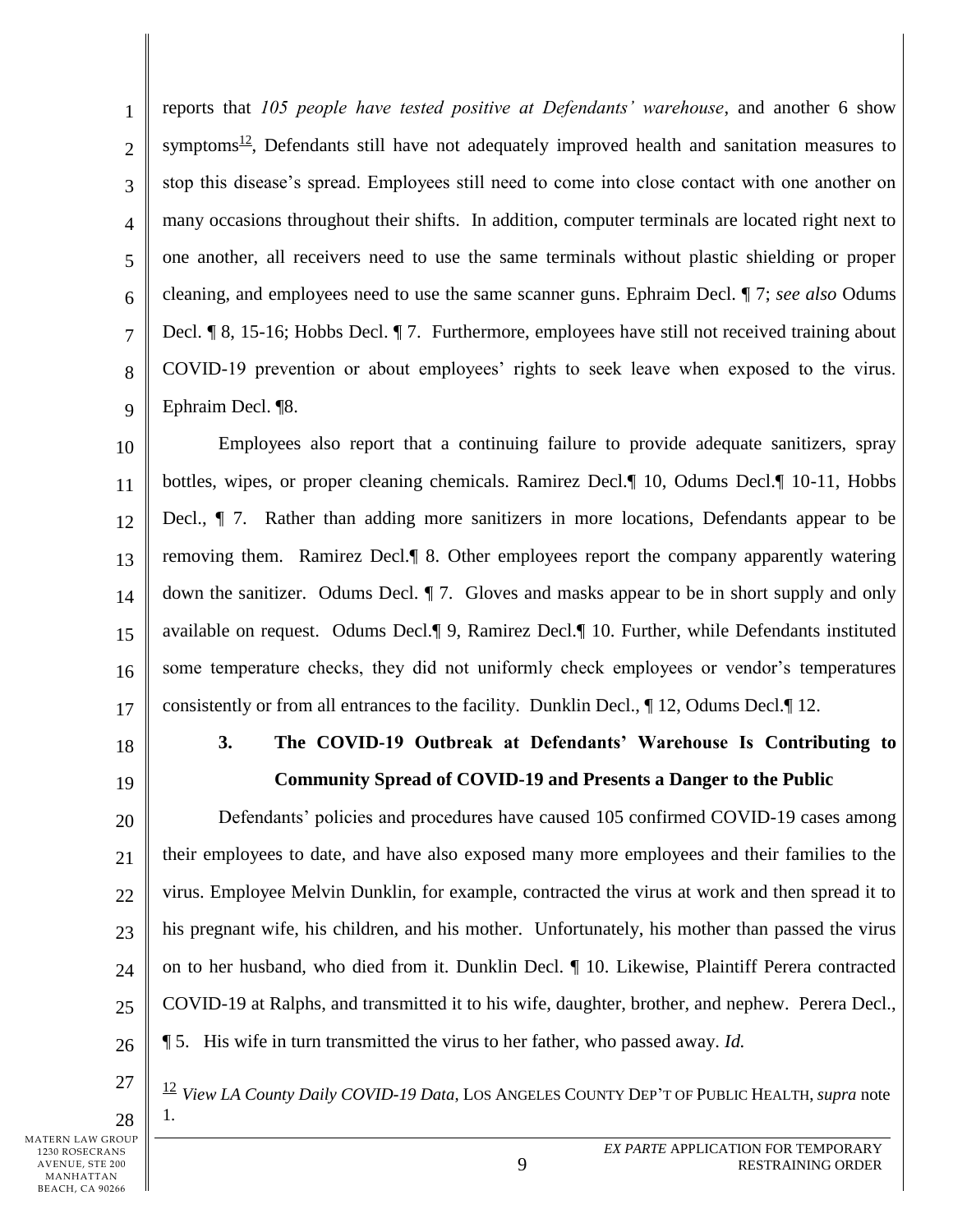The Plaintiffs who have contracted COVID-19 because of Defendants' actions have suffered and continue to suffer from painful and even life-threatening symptoms, including fever, nausea, coughing, and prolonged difficulty breathing. They have had to endure lengthy hospital stays and time away from their families. Ephraim Decl. ¶5, 6. They have also had to undergo the trauma of contracting this virus and knowing that they may be endangering the health of their loved ones by inadvertently exposing them to it.

7

8

1

2

3

4

5

<span id="page-9-0"></span>6

## **4. Defendants' Operations Violate Minimum COVID-19 Health and Safety Standards**

9 10 11 12 13 14 15 16 Defendants' operations at their Compton warehouse violate the minimum health and safety standards around COVID-19 set by medical experts. The CDC's recommendations for businesses in responding to COVID-19 include actively encouraging sick employees to stay home; considering conducting daily in-person or virtual health checks; identifying where and how workers might be exposed to COVID-19 at work; taking immediate action if an employee is suspected or confirmed to have COVID-19 by disinfecting contaminated surfaces and notifying employees who have been exposed; and educating employees about steps they can take to protect themselves at work and at home.<sup>13</sup>

17 18 19 20 21 22 23 24  $25$ The Occupational Safety and Health Administration ("OSHA") has also guidance on safe workplace operations during the present pandemic. OSHA instructs that "it is important for all employers to plan now for COVID-19," by developing an infectious disease preparedness and response plan; implementing basic infection prevention measures like promoting frequent and thorough hand washing and sanitization and encouraging workers to stay home if they are sick; developing policies and procedures for prompt identification and isolation of sick people; developing, implementing, and communicating about workplace flexibilities and protections; and implementing workplace controls such as installing high-efficiency air filters and providing personal protective equipment.<sup>14</sup>

26

28

27  $13$  CDC, "Plan, Prepare and Respond to Coronavirus Disease 2019," [https://www.cdc.gov/coronavirus/2019-ncov/community/guidance-business-response.html.](https://www.cdc.gov/coronavirus/2019-ncov/community/guidance-business-response.html)

<sup>14</sup> "Guidance on Preparing Workplaces for COVID-19," OSHA, [https://www.osha.gov/Publications/OSHA3990.pdf.](https://www.osha.gov/Publications/OSHA3990.pdf)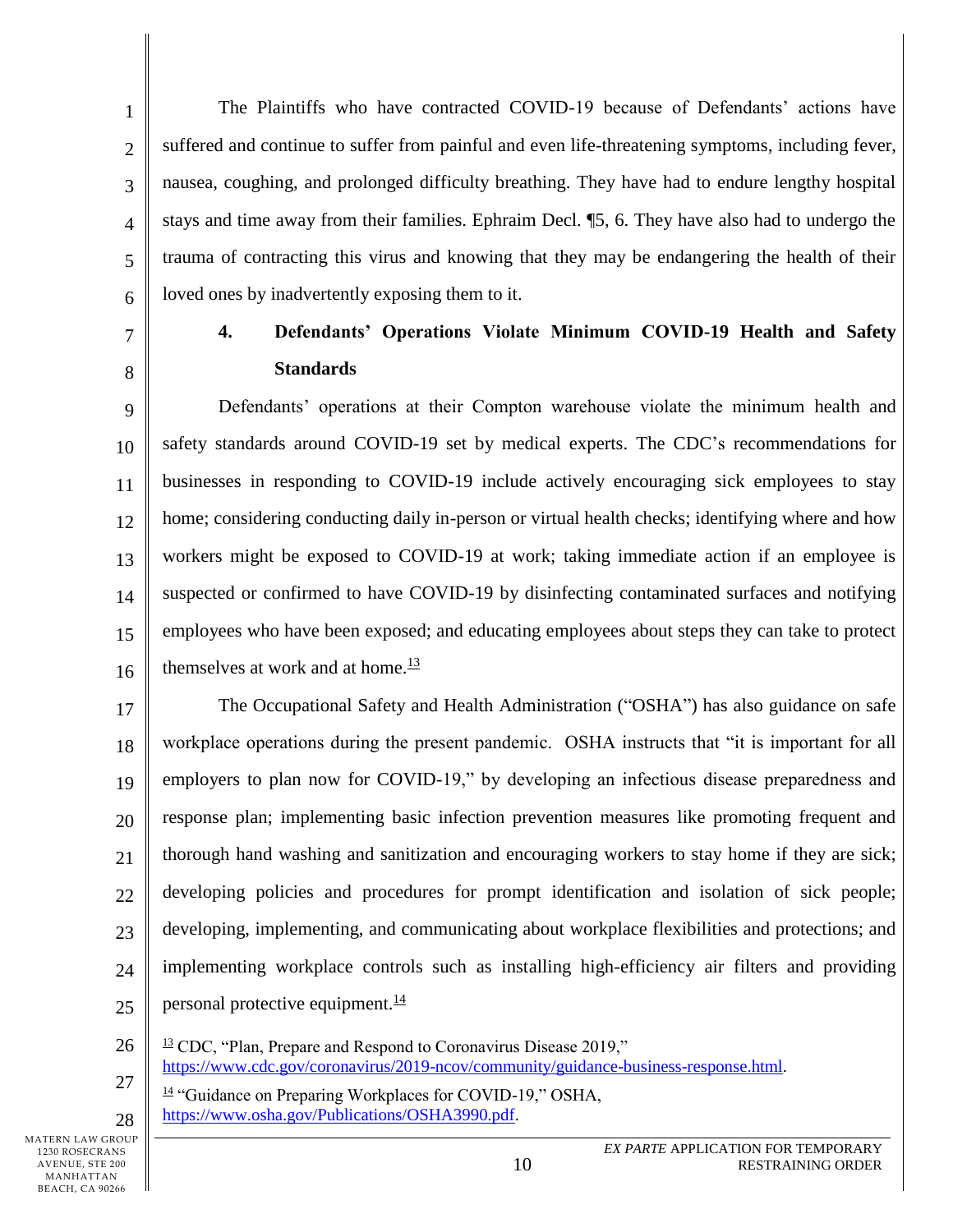1 2 3 4 5 6 7 8 9 10 11 12 13 14 Local experts and leaders have also released COVID-19 instructions to employers. For example, LADPH's Order on COVID-19 specifies that when a case is reported among employees, anyone who may be infected should be sent home to self-isolate. Any of their close contacts should do the same. Yet, Defendants have consistently failed to provide such information to employees. Rankin Decl.¶ 6. Further, once a COVID-19 case has been identified among employees, employers should conduct an investigation to identify all close contacts associated with the workplace who were exposed to the virus. This guidance also includes similar strategies to prevent the spread of COVID-19 in the workplace as the CDC and OSHA recommended, as described above. LADPH has also released an Order requiring businesses to limit the number of people who may enter into their facilities at any given time to ensure that people inside can easily maintain a six-foot distance from others at all times; provide hand sanitizer, soap and water, or effective disinfectant at or near the entrance of the facility and in other appropriate areas; and provide for the regular disinfection of high-touch services, among other requirements. $\frac{15}{10}$ 

15 16 17 18 19 20 Defendants have fallen far short of the above-mentioned public health directives in their Compton warehouse, leading to a severe COVID-19 outbreak at the distribution center and public spread of the virus among employees, their family members, and close contacts. Defendants' inaction continues to facilitate the spread of COVID-19 in the community. Los Angeles County is a major COVID-19 hotspot. Defendants have surely contributed to these tragic figures through their reckless failure to take even the most basic steps to protect their employees from the virus.

21 22 23 24 25 Prior to filing suit, Plaintiffs engaged in a good faith effort to resolve this dispute by giving Defendant the opportunity to implement immediate corrective action. Boxer Decl. ¶ 3, Exh. A. While Defendants responded to counsel's letter, their response falls short of providing the necessary assurances that would obviate the needs for such a motion, and their representations of compliance are flatly contradicted by the accounts from multiple witnesses as described herein.

26

27

28 [http://publichealth.lacounty.gov/media/coronavirus/docs/HOO/2020.07.14\\_HOO\\_Safer%20at%20Home\\_](http://publichealth.lacounty.gov/media/coronavirus/docs/HOO/2020.07.14_HOO_Safer%20at%20Home_Cessation%20of%20Indoor%20Ops.pdf) [Cessation%20of%20Indoor%20Ops.pdf.](http://publichealth.lacounty.gov/media/coronavirus/docs/HOO/2020.07.14_HOO_Safer%20at%20Home_Cessation%20of%20Indoor%20Ops.pdf)

<sup>15</sup> LOS ANGELES COUNTY DEP'T OF PUBLIC HEALTH, REOPENING SAFER AT WORK AND IN THE COMMUNITY FOR CONTROL OF COVID-19 14 (July 14, 2020),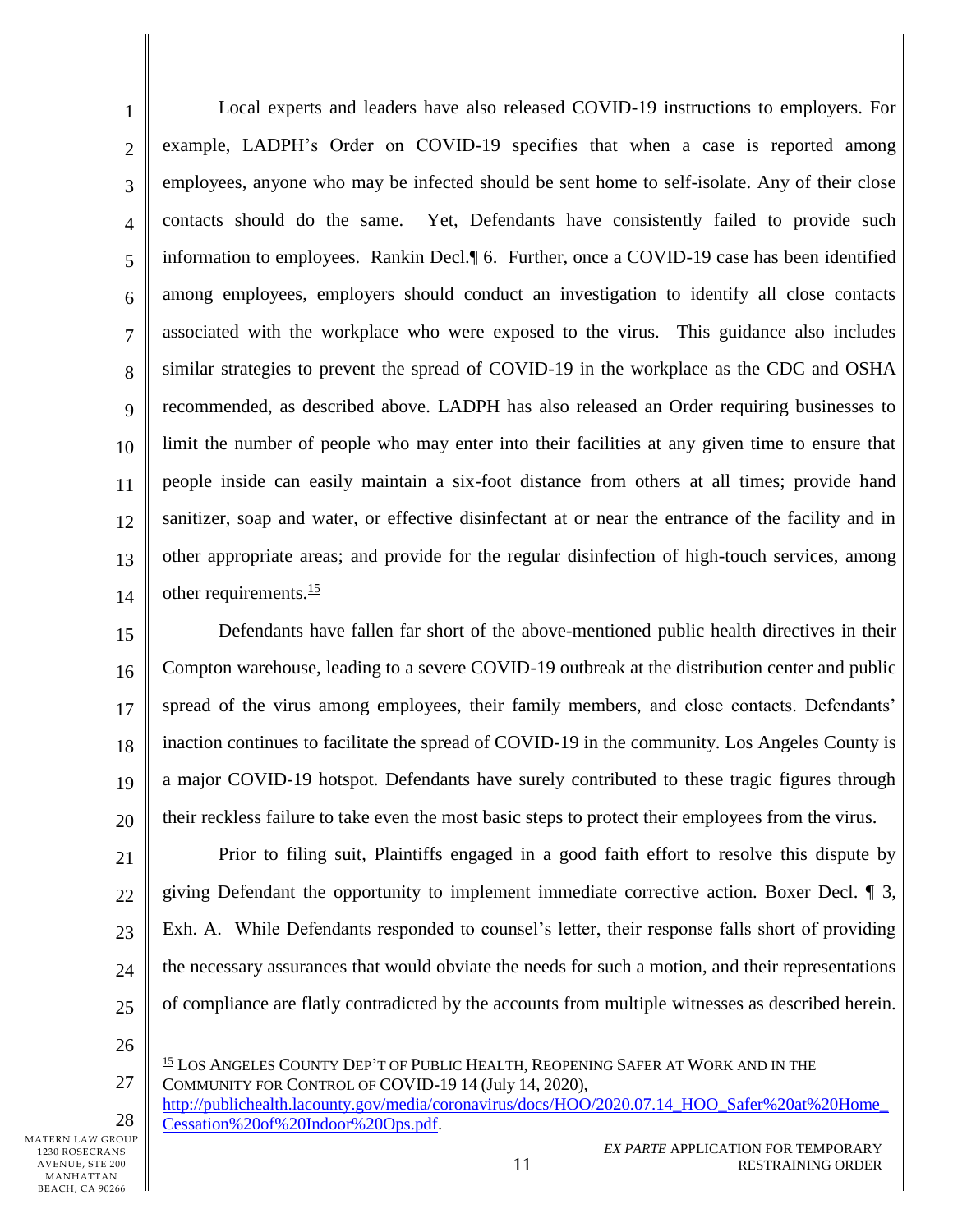1 2 3 4 5 6 In addition, the mere fact that local authorities have visited the facility, or the fact that Defendants have attempted voluntarily remedial measures does not mean that its workplace does not constitute a public nuisance. *See People v. ConAgra Grocery Products Co*., 17 Cal.App.5th 51, 113 (2017) (rejecting the notion it "cannot be a public nuisance because it does not violate any regulatory standards."). Further, a judicially enforceable order will ensure compliance with any voluntary measures Defendants have taken or have planned.

7

## <span id="page-11-0"></span>**III. ARGUMENT**

8 9 10 11 12 13 When deciding whether to issue a temporary restraining order, "a court must weigh two 'interrelated' factors: (1) the likelihood that the moving party will ultimately prevail on the merits and (2) the relative interim harm to the parties from issuance or nonissuance of the injunction." *Butt v. California*, 4 Cal.4th 668, 677–78 (1992). The court's determination is "guided by a 'mix' of the potential-merit and interim-harm factors; the greater the plaintiff's showing on one, the less must be shown on the other to support an injunction." *Id.* at 678.

<span id="page-11-1"></span>14

15

# **1. Plaintiffs Are Likely to Succeed on the Merits of Their Claim That Defendants' Operations Are a Public Nuisance**

16 17 18 19 20 21 22 23 24  $25$ 26 27 28 Defendants' manner of operating their Compton warehouse constitutes a public nuisance because it substantially and unreasonably interferes with the health and safety of the public by contributing to community spread of COVID-19. A "nuisance" is "[a]nything which is injurious to health . . . or is indecent or offensive to the senses . . . so as to interfere with the comfortable enjoyment of life or property." Cal. Civ. Code § 3479. A nuisance is "public" if it "affects at the same time an entire community or neighborhood, or any considerable number of persons." *Id.*  § 3480. "A public nuisance cause of action is established by proof that a defendant knowingly created or assisted in the creation of a substantial and unreasonable interference with a public right." *People v ConAgra Grocery Prod. Co.*, 17 Cal.App.5th 51, 79 (2017); *see also People ex rel. Gallo v. Acuna*, 14 Cal.4th 1090, 1103 (1997). A private party may bring an action to abate a public nuisance if the nuisance is "specially injurious" to the plaintiff. Cal. Civil Code § 3493; *see also id.* §§3491, 3495; C.C.P. § 731. Contributing to the spread of a transmission of a disease, or the risk of the spread or transmission of a disease, constitutes an actionable public nuisance. *See,*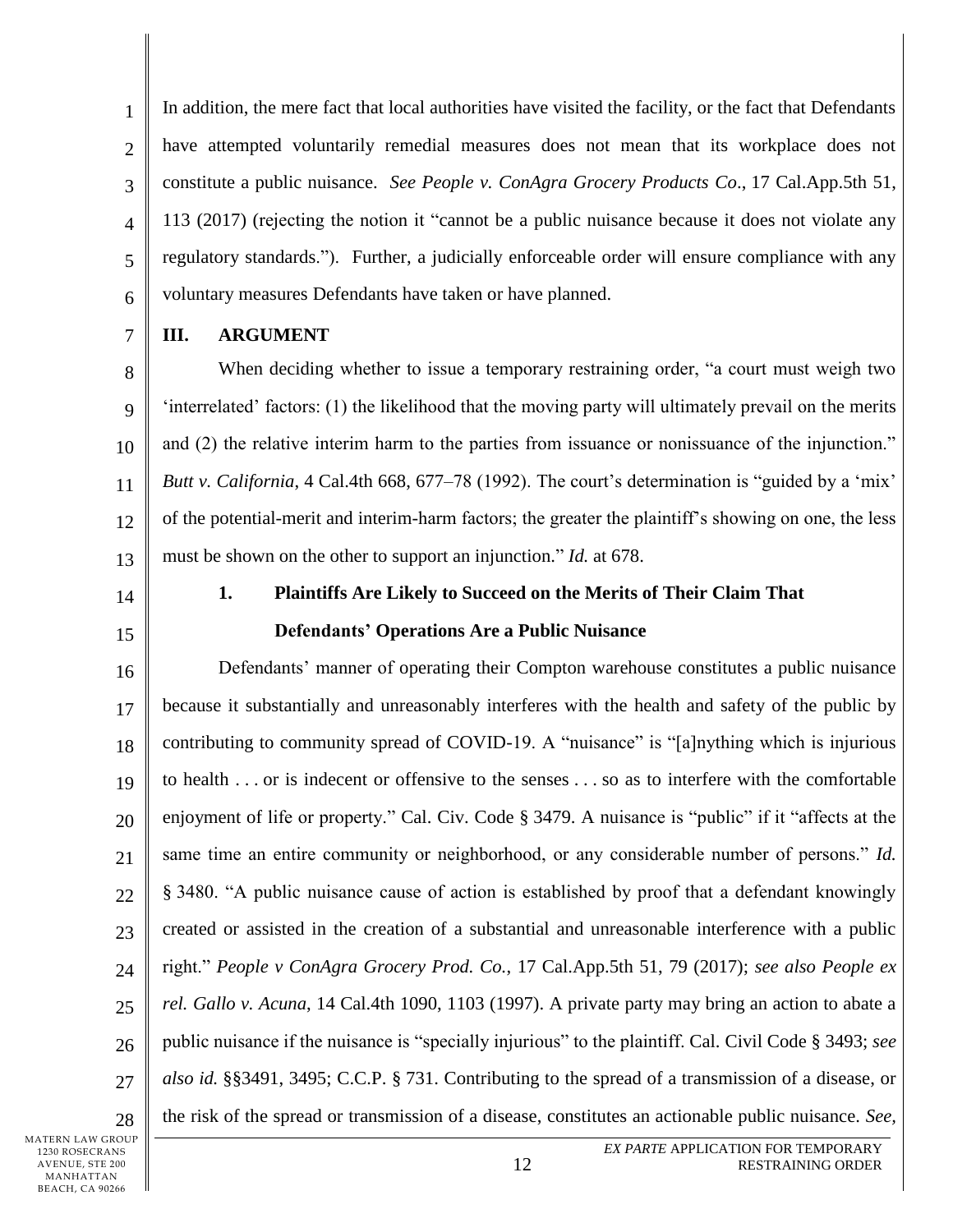1 2 3 4 *e.g.*, Restatement (Second) of Torts § 821B, cmt.g. ("[T]he threat of communication of smallpox to a single person may be enough to constitute a public nuisance because of the possibility of an epidemic."); *Birke v. Oakwood Worldwide*, 169 Cal.App.4th 1540, 1549 (2009); *County of Santa Clara v. Atlantic Richfield Co.*, 137 Cal.App.4th 292, 306 (2006).

5 6 7 8 9 10 11 12 Here, Defendants' acts and omissions, including failing to provide adequate personal protective equipment (PPE), allow for effective social distancing, perform standardized wellness and consistent and accurate temperature checks of all employees and visitors, or implement effective contact tracing have substantially, unreasonably created or assisted in the creation of the spread and transmission of grave, life-threatening disease and infection, the risk of spread and transmission of grave, life-threatening disease and infection disease or infection, and the actual and real fear and anxiety of the spread and transmission of grave, life-threatening disease and infection, all of which constitutes an actionable public nuisance.

13 14 15 16 17 Absent an enforceable court order, the public nuisance will continue to cause special injury to Plaintiffs within the meaning of Civil Code section 3493, due to the illness Plaintiffs have suffered and/or feared, and the heightened risk of exposure they face. Those harms are different from the types of harms suffered by members of the general public who did not work or have direct contact with employees who worked at the Compton distribution center.

18 19 20 21 22 23 24  $25$ 26 27 28 Defendants' failure to comply with health and safety standards in their distribution center has caused, and is reasonably certain to cause, further community spread of COVID-19. Indeed, many family members have already become sickened by the virus being transmitted by Ralphs' employees, resulting in at least two deaths. Dunklin Decl.,  $\P$  10, Perea Decl.,  $\P$  5. Such community spread has not been, and will not be, limited to the physical location of the distribution center only or to employees there, as infected workers have gone home and will go home to interact with their family members, co-residents, neighbors, and others with whom they must necessarily interact as they undertake essential daily activities such as shopping, doctor's visits, and childcare. This community spread has resulted in increased disease and will continue to result in increased disease. Defendants' conduct unreasonably interferes with the common right to public health and safety, and is therefore a public nuisance.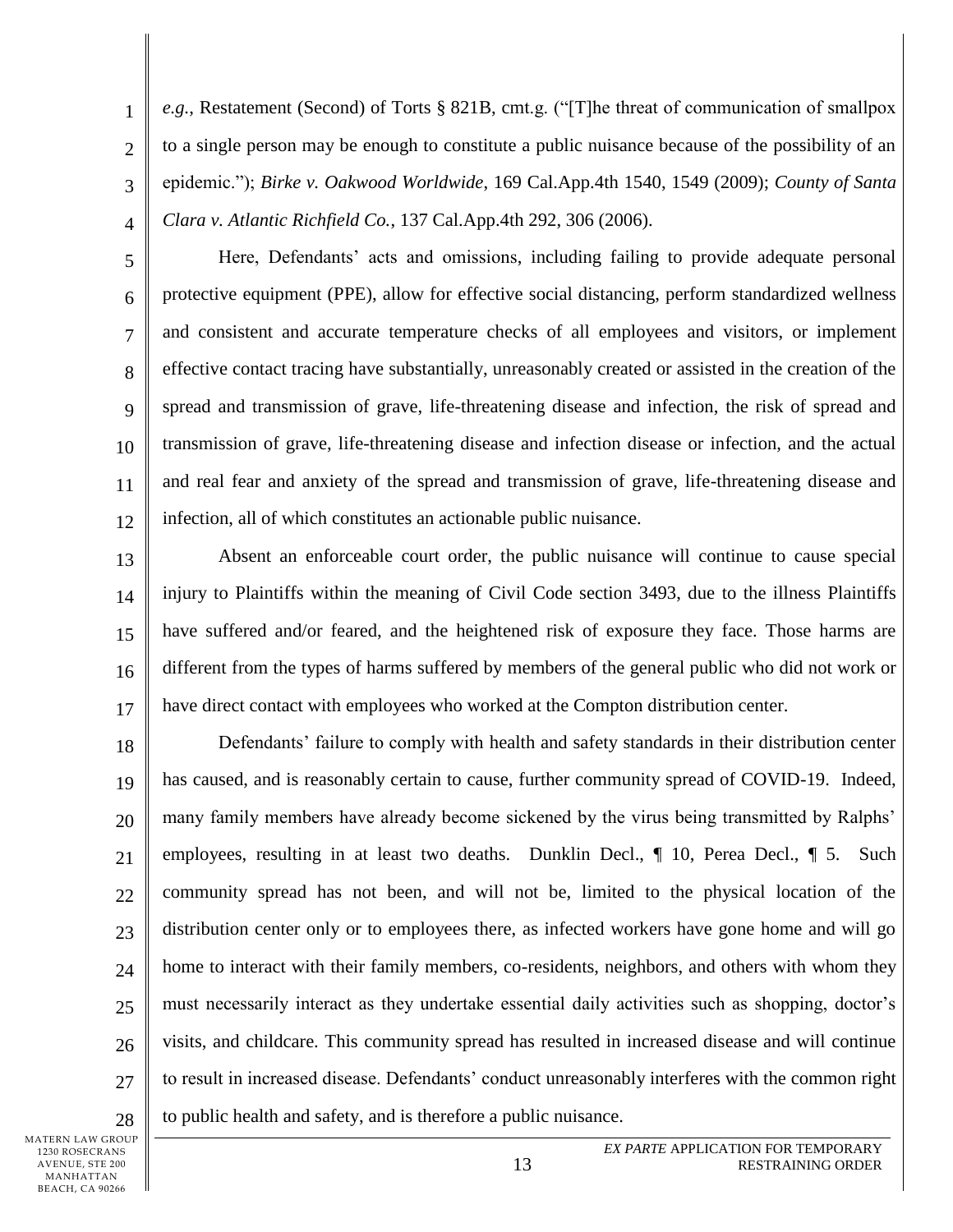<span id="page-13-0"></span>

1

## **2. The Balance of Harms Tips Strongly in Plaintiffs' Favor**

2 3 4 5 6 Due to Plaintiffs' likelihood of success on the merits, they need only demonstrate that a denial of injunctive relief will result in greater harm to Plaintiffs than to Defendants. *See Butt*, 4 Cal.4th at 693–94. "[T]he trial court must determine which party is the more likely to be injured by the exercise of its discretion and it must then be exercised in favor of that party." *Family Record Plan, Inc. v. Mitchell*, 172 Cal.App.2d 235, 242 (1959) (citation omitted).

7 8 9 10 As Defendants have indicated that they have complied with many of the requested measures, there should be no burden on Defendants whatsoever by imposing such an order. Specifically, Plaintiffs request an order enjoining Defendants from continuing to operate this warehouse unless they comply with health and safety standards, and:

11 12 13 1. Provide *all* reasonably necessary personal protective equipment, including face coverings and sturdy disposable gloves that will withstand the rigors of the job, and enforce their use, and make them widely available to ass;

14

2. Develop, institute, and enforce a rigorous sanitization regimen;

15 16 3. Provide training to managers and employees regarding signs and symptoms of COVID-19 and effective mechanisms for its prevention;

17 18 4. Institute contact tracing protocols of all persons known or suspected to have been infected with the COVID-19 virus while physically present at the facility;

19 20 21 5. Perform a deep cleaning by professional cleaners of the facility, and regularly perform adequate deep cleaning and sanitization of the warehouse and all equipment going forward;

22 23 24 6. Train all employees and managers on the availability of all paid sick leave due to COVID-19 under applicable law, and pay employees for self-quarantining in accordance with such law;

25 26 7. Institute employee wellness checks and consistent and accurate temperature checks;

27 28 8. Institute and enforce sufficient handwashing and other sanitizations procedures at regular intervals *during*, before and after work shifts;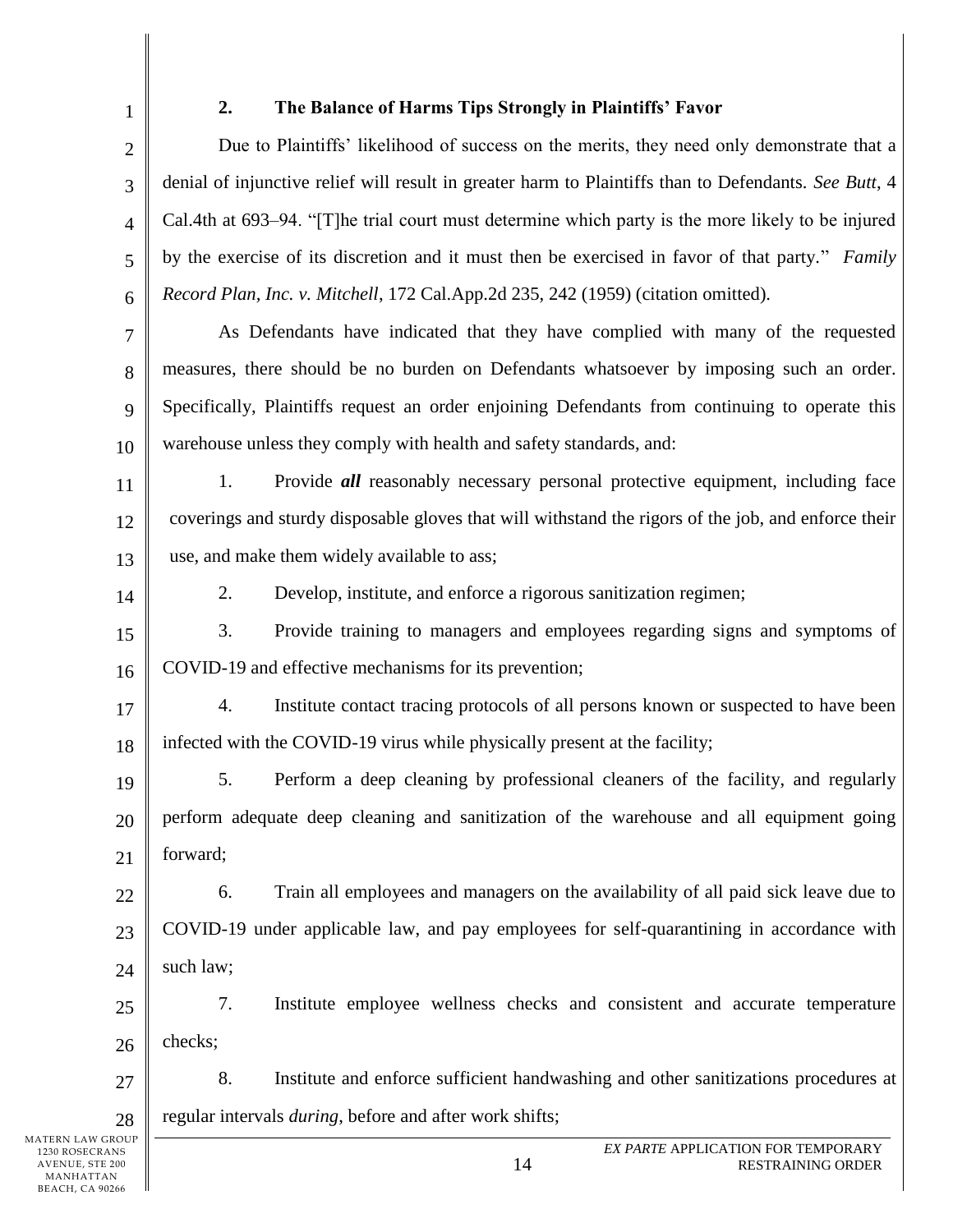9. Provide detailed training and instruction to all managers and employees that all employees must stay home when experiencing COVID-19 symptoms or while positive for the virus, and not return until they are verifiably negative and symptom-free;

4 5 10. Enact and enforce reasonably safe physical distancing between workers, including high traffic areas;

6 7 8 11. Develop and maintain a protocol for proper cleaning and disinfection of equipment, workstations, and other physical spaces, including eliminating the use of shared equipment such as finger scanners and separating computer terminals.

9 10 11 12 13 If Defendants continue to operate without adequate safeguards, Plaintiffs will be further physically and emotionally injured. Their family and community members will also be exposed to COVID-19 and risk serious illness. Because this virus is highly contagious and the outbreak at the Compton warehouse has already been so devastating, a temporary restraining order is necessary pending the determination of a preliminary injunction.

14 15 16 17 18 19 Any burden to Defendants as a result of the requested temporary restraining order would be minimal, especially given Defendants' representations of compliance, and pale in comparison to the harm Plaintiffs will continue to suffer without injunctive relief. The sought relief is consistent with public health orders that similar businesses already follow.<sup>16</sup> Defendants do not risk losing business because they could continue to operate as long as they put these basic safety measures in place. Therefore, the balance of harms weighs solidly in Plaintiffs' favor.

20 21  $\sqrt{ }$  $\sqrt{ }$ 

1

2

3

22

 $\sqrt{ }$ 

 $\sqrt{ }$ 

 $\sqrt{ }$ 

 $\sqrt{ }$ 

 $\sqrt{2}$ 

- 23
- 24
- 25 26

27

28

MATERN LAW GROUP

<sup>16</sup> See, e.g. *Hernandez v. VES McDonald's,* Alameda County Superior Court, Case No. RG20064825, granting temporary restraining order against McDonald's franchisee.